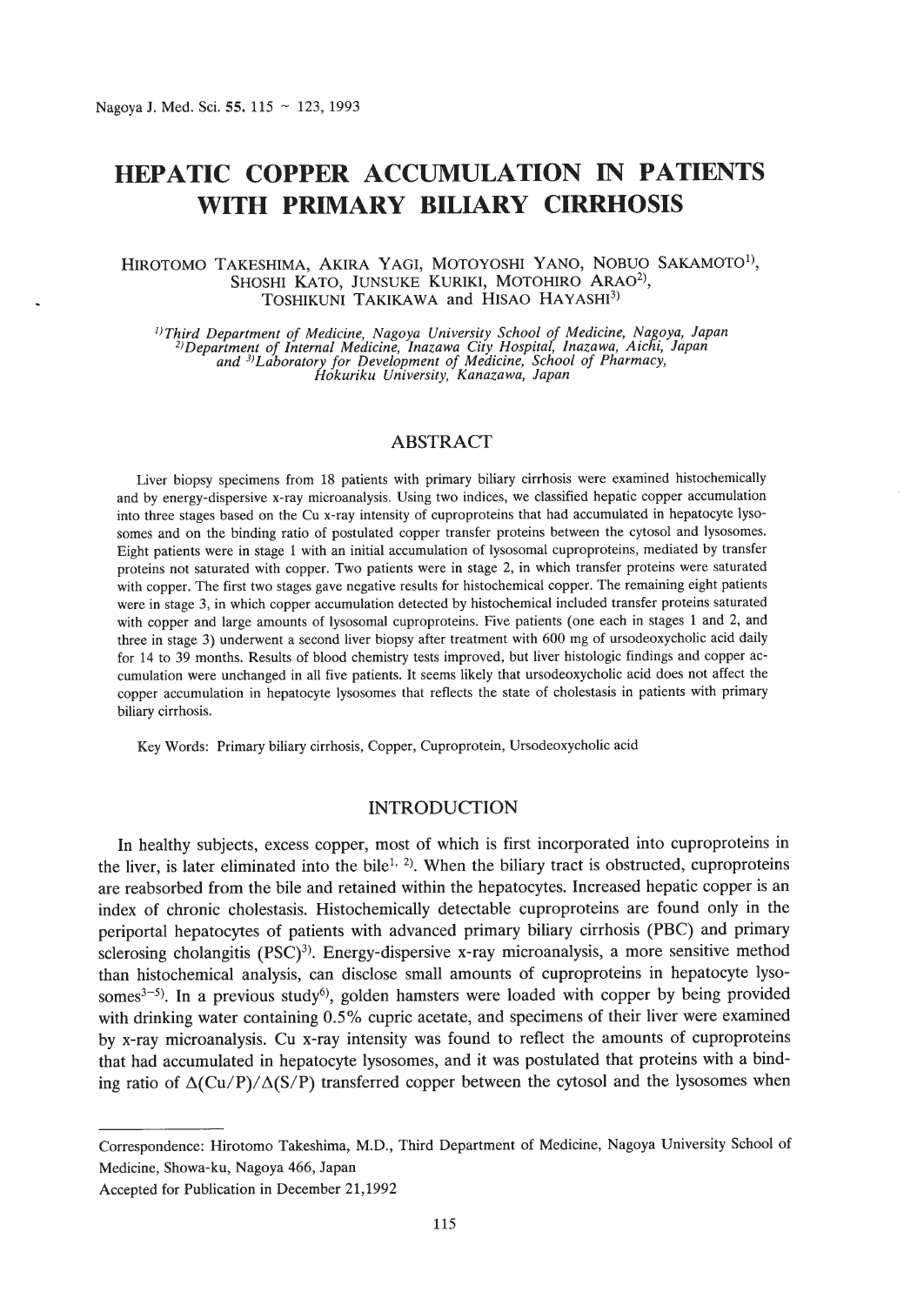correlation was good between the Cu/P and S/P of lysosomal cuproproteins. We classified hepatic copper accumulation into three stages on the basis of two indices: the Cu x-ray intensity and the binding ratio. In stage 1, copper accumulation is mediated by transfer proteins not saturated with copper. Stage 2 involves transfer proteins saturated with copper. In stage 3, copper accumulation detected by histochemical analysis includes transfer proteins saturated with copper and large amounts of lysosomal cuproproteins.

Poupon *et al.*<sup>7)</sup> first reported that treatment with ursodeoxycholic acid (UDCA) improves results of biochemical tests of patients with PBC. In a controlled double-blind trial<sup>8</sup>, hepatic histopathological findings were improved in six of the ten patients treated for nine months with UDCA but worsened in four of the eight patients receiving a placebo. Another controlled trial of 146 patients<sup>9)</sup> showed that all of the characteristic histopathological features except for fibrosis improved with two years of treatment with UDCA. Progression from a noncirrhotic state to cirrhosis was found in all three patients treated with UDCA in another study<sup>10)</sup>. To predict . the long-term effects of UDCA on patients with PBC, it is important to know the target cells of this drug and its effect on chronic cholestasis. If the drug is choleretic or protective of the biliary tract, increased secretion of bile would improve the copper metabolism. In this study, we first tested whether the staging of copper accumulation obtained from the animal experiment described above<sup>6)</sup> was applicable to human livers with copper accumulation because of chronic cholestasis. Then the staging was used to evaluate the extent of cholestasis and the therapeutic effect of UDCA on patients with PBC.

# MATERIALS AND METHODS

Clinical features of the 18 patients with PBC are summarized in Table 1. All of the patients were women, and ages were from 36 to 70 years. Their informed consent was obtained. Three patients suffered from itching. In all patients, anti-mitochondrial antibodies were present, and immunoglobulin M was high. Liver biopsy was done to check the diagnosis of PBC for all patients. A second liver biopsy was done in five patients after 14 to 39 months of treatment with UDCA at 600 mg/day. The serum levels of  $\gamma$ -glutamyl transpeptidase and alanine aminotransferase were measured every month during treatment. Serum levels of immunoglobulin M, bile acids, and copper were measured at the time of each biopsy. Serm bile acids were measured by the method of Okuyama *et al.*<sup>11</sup>).

All liver specimens were divided into two portions. The first portion was fixed with formalin for routine histochemical testing including copper staining with  $p$ -dimethyl-aminobenzylidine rhodanine. The histopathological stage was decided by Scheuer's classification<sup>12)</sup>. Copper staining was scored as 0 for negative, 1 for the occasional appearance of hepatocytes stained for copper in periportal areas, and 2 for the frequent appearance of such hepatocytes in periportal areas. The second portion was fixed in a chilled solution of 0.5% glutaraldehyde and 0.2 M cacodylate buffer (pH 7.4) as reported previously<sup>4</sup>. After being rinsed in distilled water, 1-mm cubes were treated with 1.5 M sucrose, mounted on aluminum holders, and frozen in liquid nitrogen  $(-180^{\circ}\text{C})$  until being sectioned. A glass knife and the specimen holder holding a frozen specimen were cooled at  $-100^{\circ}$ C with use of an LKB cryokit, and the frozen specimen was cut into 80-nm sections with an LKB ultramicrotome. The sections were mounted on Maxtaform gold grids coated with carbon (Gluticulus, London, England) with 1.5 M sucrose solution as the carrier and dried at room temperature. Electron staining was omitted. The x-ray analysis was done in a Hitachi H-800 electron microscope with a Kevex 7000-Q energy-dispersive x-ray analyzer. The specimen chamber was cooled with liquid nitrogen to reduce contamination with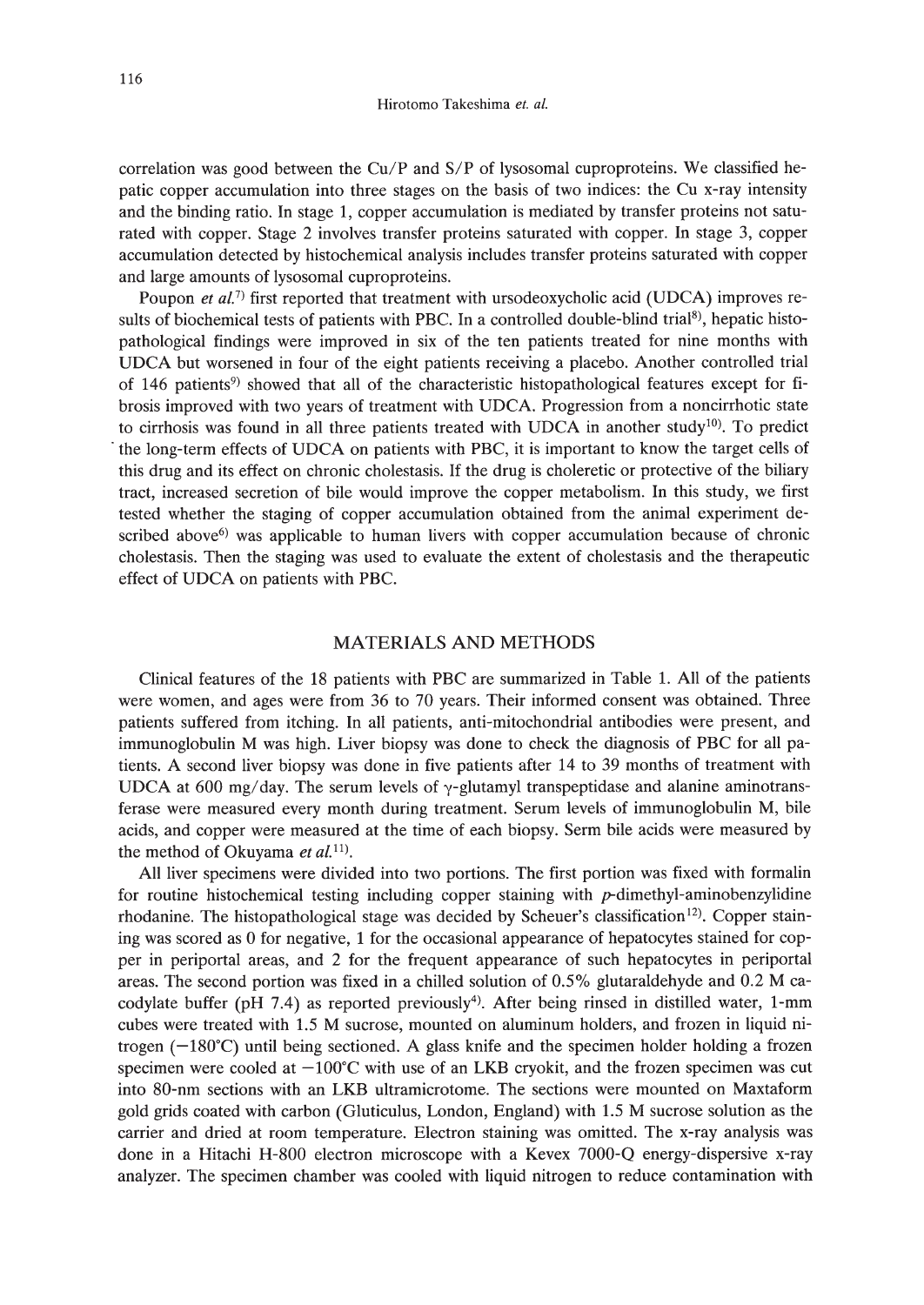| Patient No.    | Age | Symptoms | Remarks           |
|----------------|-----|----------|-------------------|
| 1 <sub>b</sub> | 43  |          |                   |
| 2              | 51  |          | Obesity           |
| 3              | 49  | Itching  |                   |
| 4              | 65  |          |                   |
| 5              | 42  |          |                   |
| 6 <sup>b</sup> | 37  |          |                   |
| 7              | 52  |          |                   |
| 9              | 53  | Itching  |                   |
| 10             | 43  |          |                   |
| 11             | 61  |          |                   |
| 12             | 43  |          | Diabetes mellitus |
| 13             | 36  | Itching  |                   |
| $14^{b}$       | 52  |          |                   |
| 15             | 62  |          |                   |
| 16             | 52  |          |                   |
| $17^{b}$       | 56  |          | Gallstones        |
| $18^{b}$       | 70  |          | Polyarthritis     |
|                |     |          |                   |

Table 1. Clinical Features of Patients<sup>a)</sup>

a) All patients were women.

b) Patient underwent a second biopsy after UDCA treatment.

silicon from the detector window. The accelerating voltage was 100 kV and the current beam was 10<sup>-10</sup>A. Au M $\alpha$  appears between P K $\alpha$  and S K $\alpha$ , so central areas as far from the gold wires as possible were examined to minimize overlapping.

To identify the location of copper, sulfur, and phosphorus in the cells, the hepatocytes were mapped with  $K\alpha$  x-rays of these elements. Hepatocyte lysosomes were first identified by their location, ultrastructure, and electron density by scanning transmission electron microscopy, and then their identification was confirmed by the content of elements measured by x-ray microanalysis. **In** selected area analysis, ten or more Iysosomes with different densities were analyzed for each patient. An area of the lysosomal matrix 0.45  $\mu$ m square was scanned for 200 sec. The K $\alpha$ x-rays for phosphorus, sulfur, calcium, iron, and copper were recorded as the x-ray counts and as a molar percentage of all of the elements detected. Cu x-ray intensity was defined as the mean of the three largest Cu K $\alpha$  x-ray counts. The molar percentage of copper and that of sulfur were divided by the molar percentage of phosphorus to standardize the thickness of ultrathin sections, and the correlation between copper *(Cu/P)* and sulfur *(S/P)* in each patient was examined. When correlation was good,  $\Delta(Cu/P)/\Delta(S/P)$  was used to express the copper binding ratio of a postulated copper-transfer protein between the cytosol and Iysosomes. The Cu x-ray intensity and the copper binding ratio for individual patients were combined with the histochemical Cu staining for that patient, and copper accumulation of the 18 patients was classified into three stages as previously described<sup>6</sup>). The effects of UDCA treatment for the five patients who underwent a second liver biopsy was evaluated by evaluation of changes **in** the stages of both liver histopathology and copper accumulation.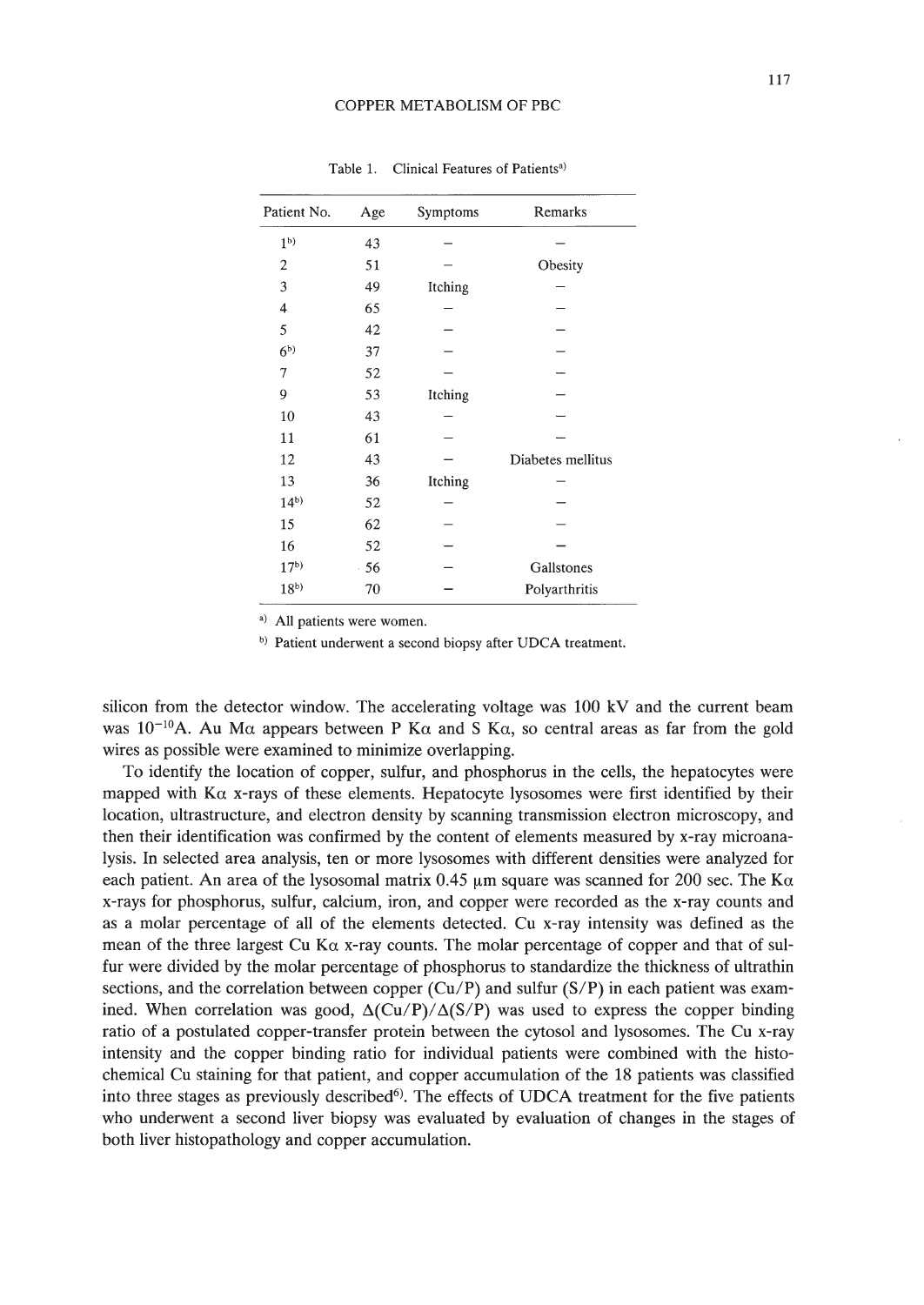# RESULTS

The location of copper and that of sulfur was the same in the hepatocyte Iysosomes, and phosphorus was found diffusely throughout the cytoplasm (Fig. 1). Histopathological staging and indices of altered copper metabolism at the start of the study are summarized in Table 2. Seven patients had hypercupremia. The coexistence of copper and sulfur, which are major elements of cuproproteins of hepatocyte lysosomes, was found in all 18 patients. The Cu x-ray intensity, which reflects the amount of lysosomal cuproproteins, ranged between 800 and 40,200.



Fig. 1. X-ray analysis of hepatocyte lysosomes before treatment of a patient with PBC.

a: Scanning transmission electron microscopy shows subcellular structures of the hepatocytes, such as electron-dense bodies (DB), bodies with less electron density (LOB), a bile canaliculus (BC), and a nucleus (N). The bar indicates 1 micron. The same structures were examined by x-rays of P, Cu, and S. b: Mapping with P x-rays does not show hot areas in any hepatocyte. Mapping with Cu (c) and S (d) x-rays respetively indicates abundant DB, i.e., the electron-dense lysosomes contain large amounts of copper and sulfur.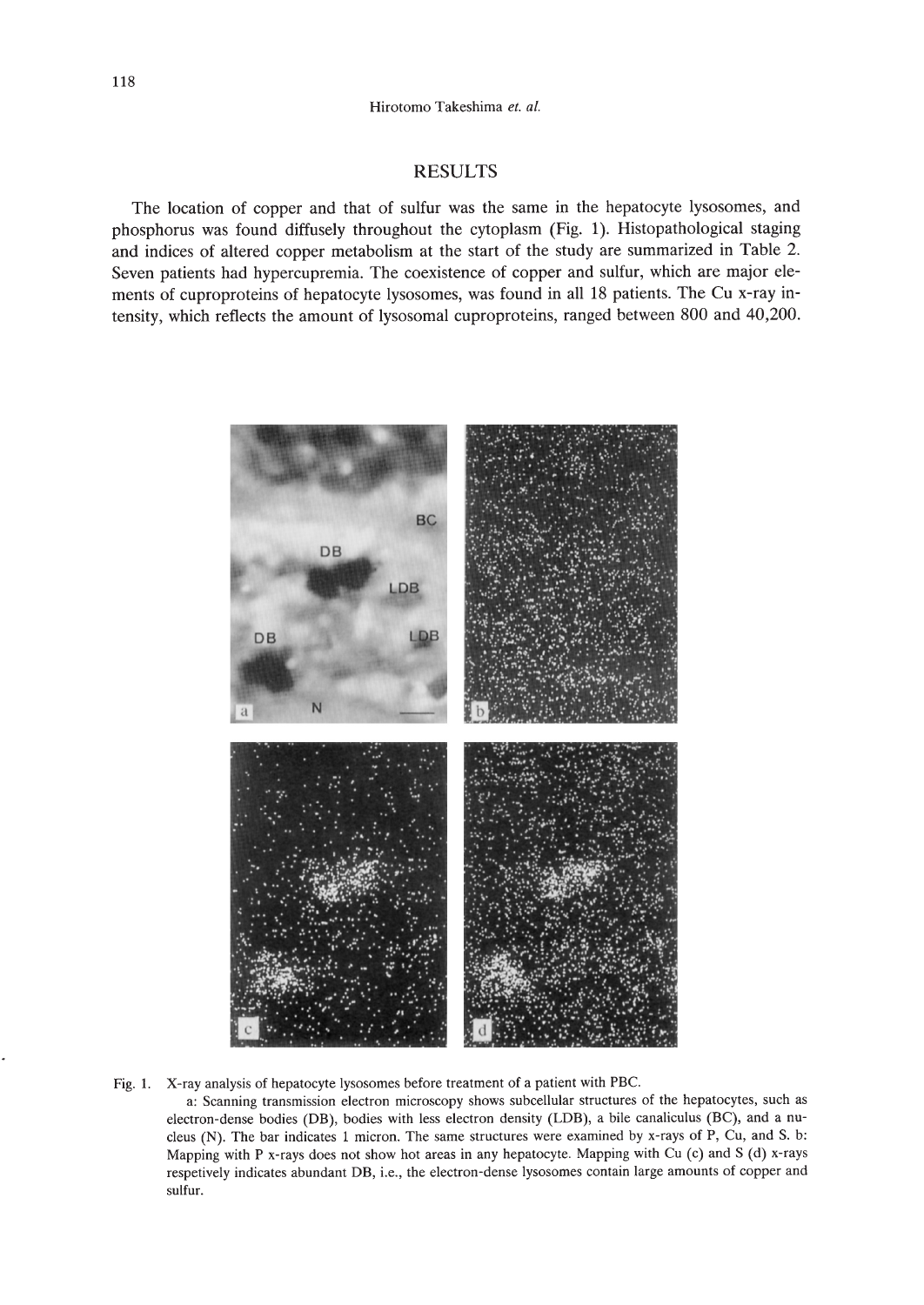#### COPPER METABOLISM OF PBC

| Patient No.     | Serum Cu<br>$(80-150 \text{ µg/dl})$ | Histopathological<br>Stage | Stage of<br>Cu Accumulation |                  |             | Cu Stain $\Delta$ Cu/ $\Delta$ S X-ray Intensity<br>$\times 10^2$ |
|-----------------|--------------------------------------|----------------------------|-----------------------------|------------------|-------------|-------------------------------------------------------------------|
| 1 <sup>a</sup>  | 149                                  | 1                          | 1                           | $\mathbf{0}$     | $-0.01^{b}$ | 13                                                                |
| 2               | c)                                   | 2                          |                             | $\mathbf{0}$     | $-0.03b$    | 8                                                                 |
| 3               | 109                                  | 2                          |                             | $\boldsymbol{0}$ | 0.03        | $\tau$                                                            |
| 4               | 116                                  | $\mathbf{2}$               | 1                           | $\mathbf{0}$     | 0.07        | 17                                                                |
| 5               | 144                                  | 2                          | 1                           | $\bf{0}$         | 0.17        | 25                                                                |
| $6^{a}$         | 134                                  | 2                          | 1                           | $\boldsymbol{0}$ | 0.19        | 18                                                                |
| 7               | 169                                  | 2                          | 1                           | $\bf{0}$         | 0.19        | 32                                                                |
| 8               | 132                                  | 2                          | $\overline{2}$              | $\mathbf{0}$     | 0.59        | 152                                                               |
| 9               | 125                                  | 2                          | 2                           | $\theta$         | 0.75        | 80                                                                |
| 10              | 143                                  | 2                          | 3                           | 1                | 0.61        | 204                                                               |
| 11              | 120                                  | 2                          | 3                           | 1                | 0.69        | 267                                                               |
| 12              | 144                                  | 3                          | 1                           | $\bf{0}$         | 0.39        | 34                                                                |
| 13              | 182                                  | 3                          | 3                           | $\mathbf{1}$     | 0.66        | 298                                                               |
| $14^{a}$        | 207                                  | 3                          | 3                           | $\mathbf{1}$     | 0.71        | 402                                                               |
| 15              | 155                                  | 3                          | 3                           | 1                | 0.80        | 245                                                               |
| 16              | 192                                  | 3                          | 3                           | 1                | 0.74        | 314                                                               |
| $17^{a}$        | 180                                  | 3                          | 3                           | $\overline{c}$   | 0.53        | 246                                                               |
| 18 <sup>a</sup> | 161                                  | 3                          | 3                           | 2                | 0.87        | 233                                                               |

Table 2. Copper Indices and Histopathological Findings

» Patient underwent a second biopsy after UDCA treatment.

b) No correlation between Cu/P and S/P because of low cuproprotein concentration.

c) Not assayed.

Figure 2 shows the correlation between  $S/P$  and  $Cu/P$  in a patient, indicating that cuproproteins were major components in lysosomal proteins and that copper transfer between the cytosol and lysosomes in this patient was mediated by a cuproprotein. The binding ratio of copper to sulfur in this postulated transfer cuproprotein,  $\Delta$ (Cu/P)/ $\Delta$ (S/P), was estimated to be 0.75. Transfer proteins were identified in 16 of the 18 patients. The highest copper binding ratio was 0.87. In two patients, however, there was no correlation between *Cu/P* and *SIP* even though copper and sulfur were detected in hepatocyte lysosomes. Both patients had low x-ray intensity, suggesting that cuproproteins were minor components of lysosomal proteins in their hepatocytes, and not enough for estimation of a transfer protein.

By a modified method of Yagi et al.<sup>6)</sup>, copper accumulation of human livers were classified into three stages (Fig. 3). Eight patients were in stage 1 of copper accumulation, marked by a low x-ray intensity. In six of these eight patients, copper transfer proteins were identified; their copper binding ratio was correlated with the x-ray intensity. Their liver specimens were histochemically negative for copper. The two other patients in whom a transfer protein could not be identified were in this stage because their x-ray intensity was low. Two patients were in stage 2 of copper accumulation. This stage, in which copper was histochemically undetectable, was characterized by a high copper binding ratio (more than 0.5), and a medium Cu x-ray intensity, between 6,000 and 18,000. Eight patients with histochemically detectable copper were in stage 3 of copper accumulation. Their Cu x-ray intensity was more than 18,000. The copper binding ratio, however, was between 0.5 and 0.9.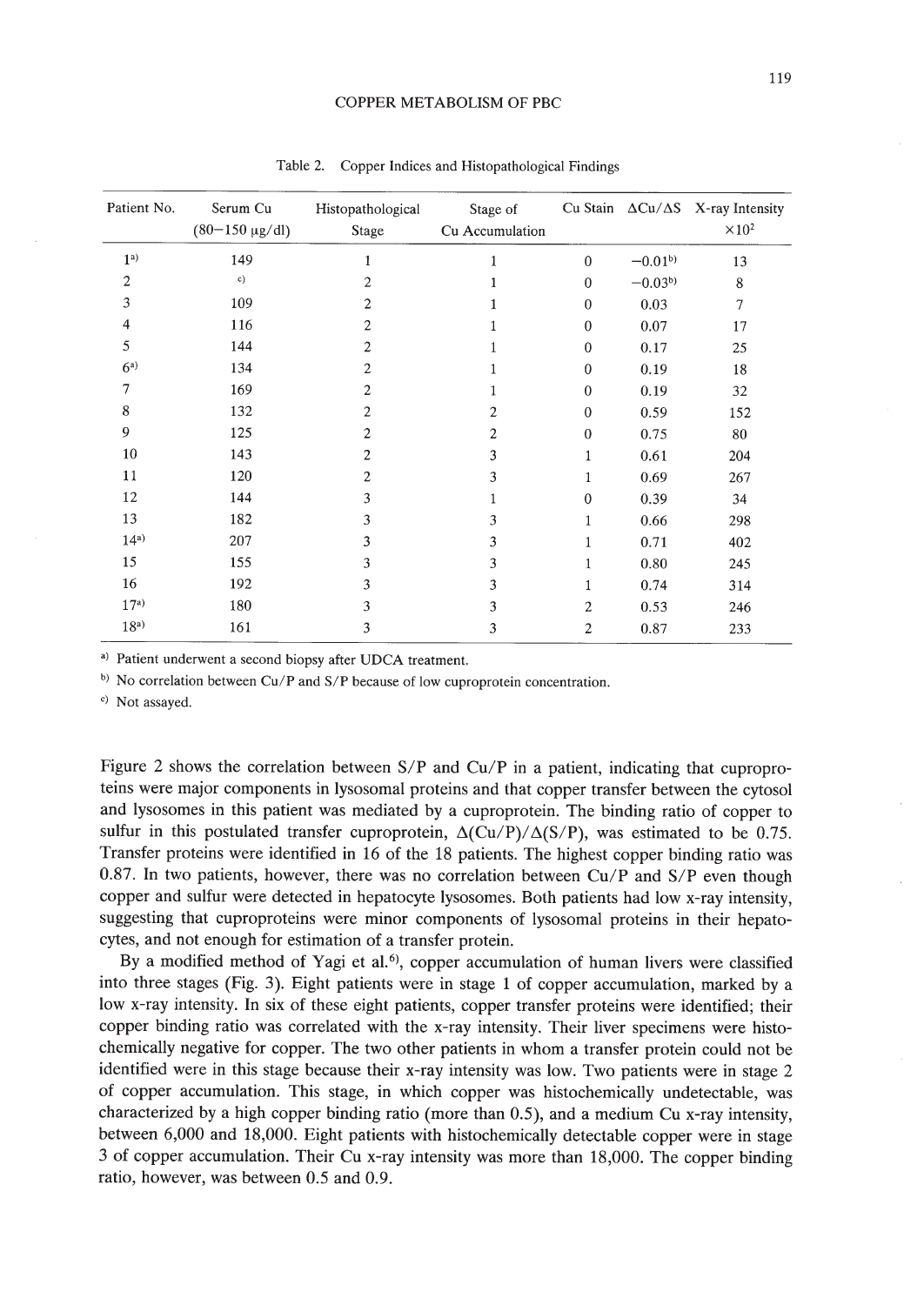

Fig. 2 Correlation between Cu/P and S/P in the hepatocyte lysosomes before treatment of a patient (No. 9) with PBC.

The correlation suggests that copper transfer between the cytosol and Iysosomes is mediated by a cuproprotein with a binding ratio of copper to sulfur expressed by  $\Delta(Cu/P)/\Delta(S/P)$ . The binding ratio was estimated as 0.75 here. The patient had no copper detectable by histochemical analysis and her Cu x-ray intensity was 8,000. Selected area analysis was done of 14 lysosomes.



Fig. 3. Three stages of copper accumulation in hepatocyte Iysosomes of patients with PBC.

The lower left area is for stage 1 of copper accumulation, in which both indices of Cu x-rays are low and correlated (triangles). These patients all lacked copper detectable histochemically. When the copper binding ratio increases to more than 0.5, the Cu x-ray intensity is not related to the binding ratio. The lower right area is for stage 2. The patients lacked copper detectable histochemically, and had moderate Cu x-ray intensities (open circles). The upper right area is for stage 3, in which patients with copper detectable histochemically had high Cu x-ray intensities with a fixed copper binding ratio between 0.5 and 0.9 (closed circles). We suggest that a Cu x-ray intensity of 18,000 is a suitable borderline between stages 2 and 3 of copper accumulation in human livers.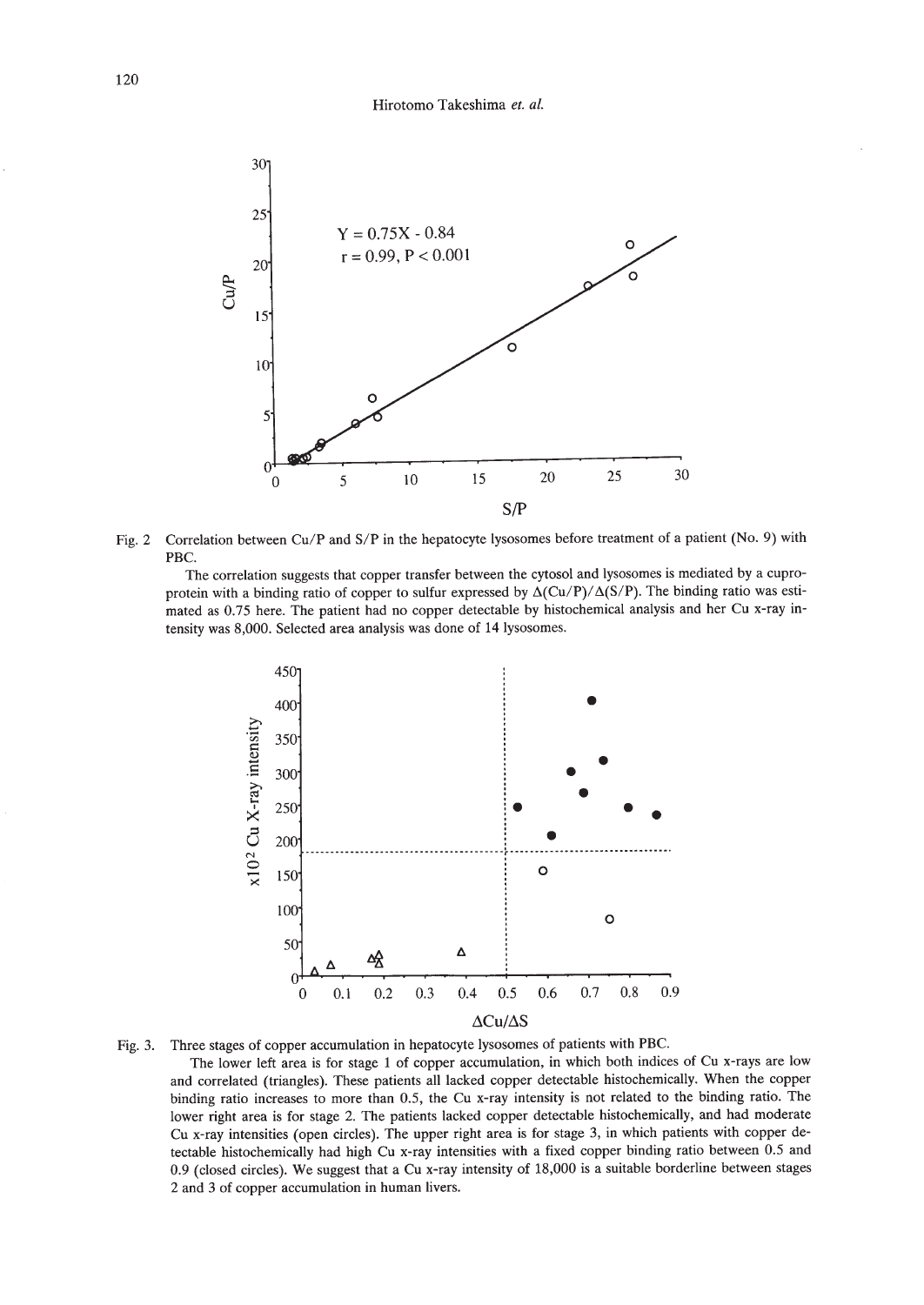The effects of UDCA on blood chemistry results and liver histopathological findings of the five patients who underwent a second liver biopsy are summarized in Table 3. Administration of UDCA improved the results of biochemical tests including  $\gamma$ -glutamyl transpeptidase and alanine aminotransferase. Immunoglobulin M and total bile acids showed nonspecific changes. Ursodeoxycholic acid increased from 5.4%  $\pm$  5.5% to 44.3%  $\pm$  19.7% of total bile acids. Serum levels of copper decreased to the normal range in three patients. Ursodeoxycholic acid did not change the pathological features of portal tracts characteristic of PBC, and all five patients were in the same stage of liver histopathology before and after treatment. Their stage of copper accumulation was also the same as before treatment.

#### DISCUSSION

Chronic cholestasis of patients with PBC was evaluated by hepatocellular cuproproteins for the first time here, to the best of our knowledge. In a preliminary classification published earlier<sup>6)</sup>, based on results of copper being fed to hamsters for 12 weeks, the Cu x-ray intensity of 50,000 was used as a boundary between stages 2 and 3. In liver specimens from patients with PBC, 18,000 was chosen instead. Differences in the species and the mechanism of copper accumulation may account for the different boundary. Except for this boundary, classification of hepatic copper accumulation obtained from copper-loaded hamsters was found to be applicable to livers of human patients with chronic cholestasis. The coexistence of copper and sulfur in hepatocyte lysosomes and correlation between Cu/P and S/P of lysosomal copper-sulfur complexes were found in most patients. These observations suggest that hepatocyte lysosomes contained a large amount of cuproproteins and that copper was transferred by a protein with a binding ratio of  $\Delta$ (Cu/P)/ $\Delta$ (S/P) when a cholestatic liver had excess copper.

A modified classification of copper accumulation was used to evaluate the extent of cholestasis in patients with PBC, and three stages could be defined for cuproproteins present in human hepatocytes. The first two stages, in which copper was not detectable histochemically, are important clinically. Stage 2 of copper accumulation, in which slightly more accumulation will make the copper detectable histochemically, should be differentiated from stage 1 with an initial accumulation of lysosomal cuproproteins.

Ursodeoxycholic acid has a stronger choleretic action than other bile acids<sup>13</sup>). The main pathway of copper excretion is biliary, but it is not known whether copper excretion into the bile is increased when bile secretion is increased by UDCA treatment. When the indices of Cu x-rays were used to evaluate the therapeutic effect of UDCA, the daily dose of 600 mg did not cause excretion of excess hepatic copper into the bile in patients with PBC. Cuproproteins remained within the hepatocyte lysosomes of all of the patients even when UDCA was effective as judged by the biochemical test results. The large amount of lysosomal cuproproteins does not necessarily require chelation therapy because cuproproteins are not hepatotoxic but are detoxified products in scavenger organelles.

The main target of UDCA may be hepatocytes rather than the epithelial cells of bile ducts. When patients with gallstones and chronic active hepatitis were treated with UDCA, serum transaminase levels decreased<sup>14</sup>). In rats, UDCA prevented chenodeoxycholic acid from causing biliary protein secretion<sup>15</sup>). These observations suggest that the main effect of UDCA is protection of hepatocytes. In fact, UDCA improved the biochemical indices of our patients, but not the histopathological findings of their livers. Ursodeoxycholic acid did not change hepatic copper metabolism, an index of chronic cholestasis, probably because UDCA affected chronic nonsuppurative destructive cholangitis little. Pulsed doses of methotrexate, which were first found to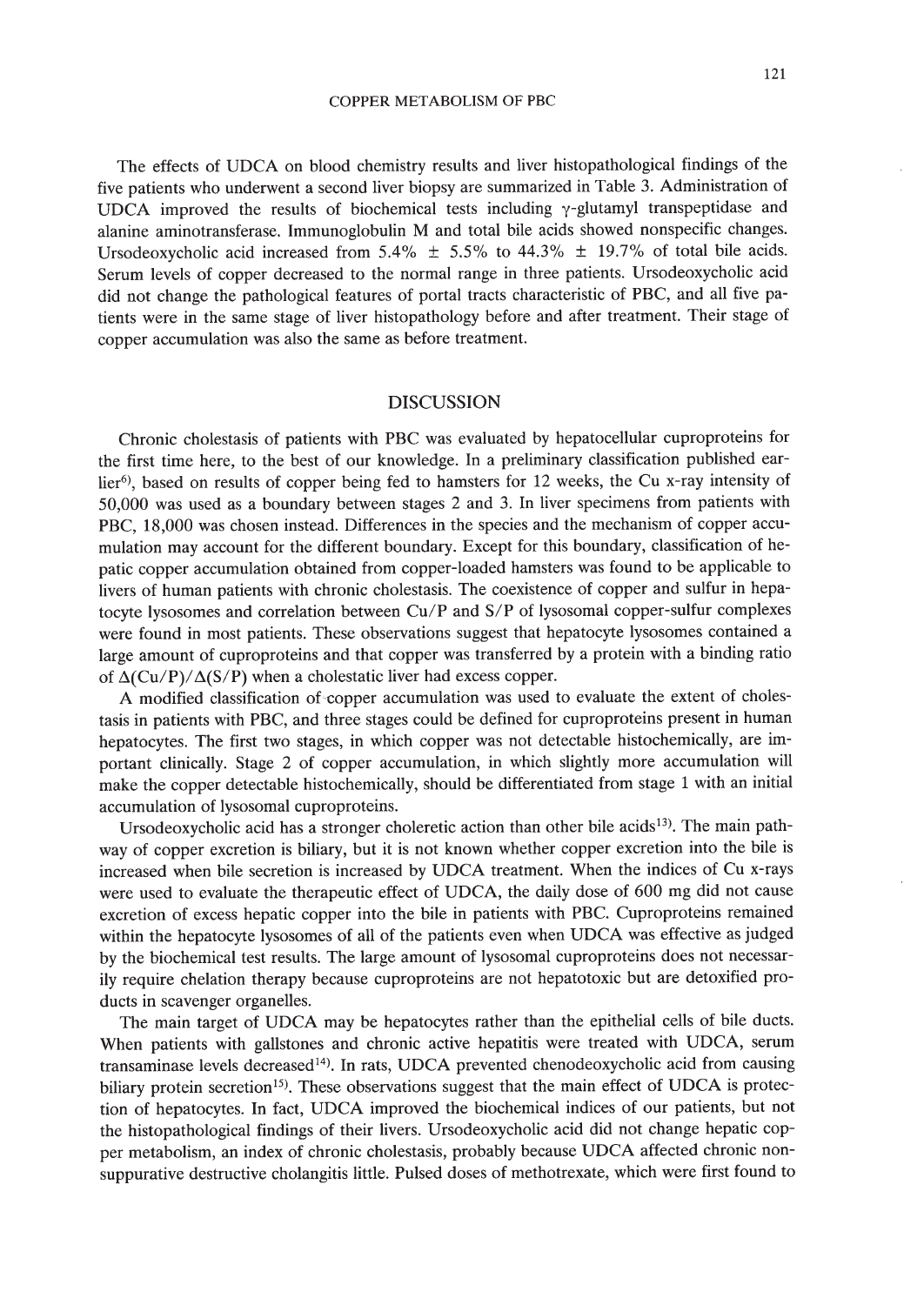|                            | Patient Interval <sup>a)</sup> | Serum Cu                                                                                                                                                                                                                       | ALT        | $\gamma$ -GTP <sup>b</sup> ) | lgM                                                                                | <b>TBA°</b>   | <b>UDCA</b>   | Histopathological | Stage of        |
|----------------------------|--------------------------------|--------------------------------------------------------------------------------------------------------------------------------------------------------------------------------------------------------------------------------|------------|------------------------------|------------------------------------------------------------------------------------|---------------|---------------|-------------------|-----------------|
| è<br>Ž                     |                                |                                                                                                                                                                                                                                |            |                              | (months) (80-150 $\mu$ g/dl) (0-45 IU/L) (0-40 IU/L) (100-215 mg/dl) (0-10nmol/ml) |               | $($ % $)$     | Stage             | Cu Accumulation |
|                            |                                | $149 - 145$                                                                                                                                                                                                                    | $155 - 58$ | 464-302                      | 414-491                                                                            | $6.5 - 6.3$   | $0 - 32.6$    | $1 - 1$           | $\overline{1}$  |
|                            |                                | $134 - 126$                                                                                                                                                                                                                    | $193 - 56$ | $615 - 72$                   | 960-608                                                                            | $12.8 - 33.6$ | $5.5 - 49.1$  | $2 - 2$           | $\overline{1}$  |
|                            |                                | $207 - 133$                                                                                                                                                                                                                    | $223 - 97$ | $378 - 183$                  | $509 - 417$                                                                        | $52.4 - 61.2$ | $12.9 - 27.1$ | $3 - 3$           | $3 - 3$         |
|                            |                                | $180 - 136$                                                                                                                                                                                                                    | $198 - 86$ | $656 - 375$                  | 470-498                                                                            | $d$ $-135.1$  | $d) - 36.3$   | $3 - 3$           | $3 - 3$         |
| $^{\circ}$                 | 4                              | $161 - 145$                                                                                                                                                                                                                    | $61 - 25$  | $195 - 46$                   | 1794-1920                                                                          | $5.7 - 32.2$  | $3.2 - 76.5$  | $3 - 3$           | $3 - 3$         |
|                            |                                | <sup>a)</sup> Interval between the first and second biopsies.                                                                                                                                                                  |            |                              |                                                                                    |               |               |                   |                 |
|                            | b) y-Glutamyl transpeptidase.  |                                                                                                                                                                                                                                |            |                              |                                                                                    |               |               |                   |                 |
|                            | <sup>c)</sup> Total bile acid. |                                                                                                                                                                                                                                |            |                              |                                                                                    |               |               |                   |                 |
| <sup>d)</sup> Not assayed. |                                |                                                                                                                                                                                                                                |            |                              |                                                                                    |               |               |                   |                 |
|                            |                                |                                                                                                                                                                                                                                |            |                              |                                                                                    |               |               |                   |                 |
|                            |                                | I all and we can in a control of the control of the second control of the control of the control of the control of the control of the control of the control of the control of the control of the control of the control of th |            |                              |                                                                                    |               |               |                   |                 |

Table 3. Effect of UDCA Table 3. Effect of UDCA

Left sides of columns show before treatment, and right sides show after treatment ended. Left sides of columns show before treatment, and right sides show after treatment ended.

Serum levels of copper became normal in all three patients who had hypercupremia before UDCA treatment. Serum levels of copper became normal in all three patients who had hypercupremia before UDCA treatment.

Serum activities of ALT and y-GTP decreased. Total bile acids changed to various extents with UDCA, but the percentage of UDCA increased to more than 25 % Serum activities of ALT and y-GTP decreased. Total bile acids changed to various extents with UDCA, but the percentage of UDCA increased to more than 25 % of total bile acids. of total bile acids.

# Hirotomo Takeshima *et. al*